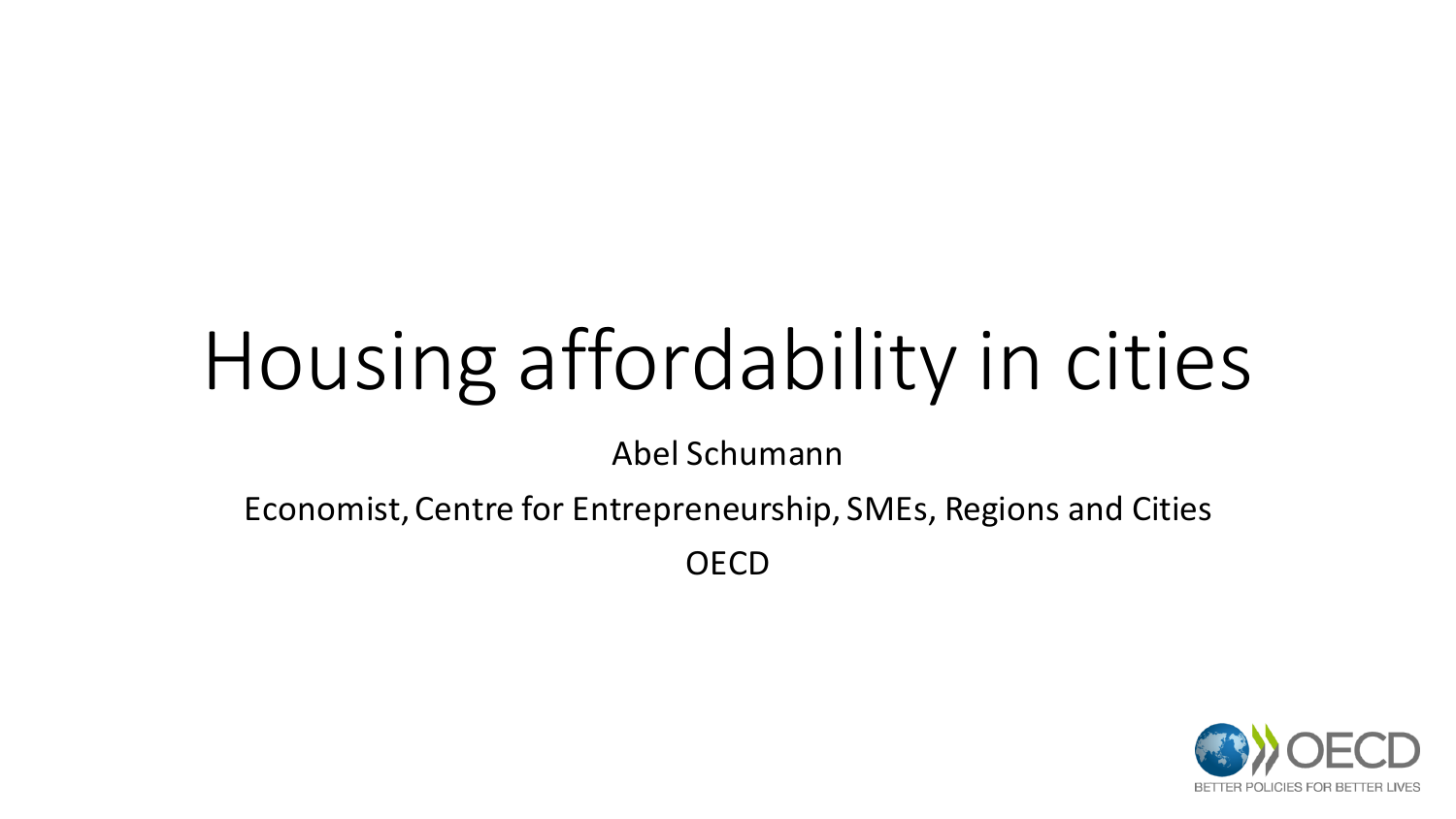#### Housing costs have risen strongly

**Inflation-adjusted residential property prices (2010=100)**



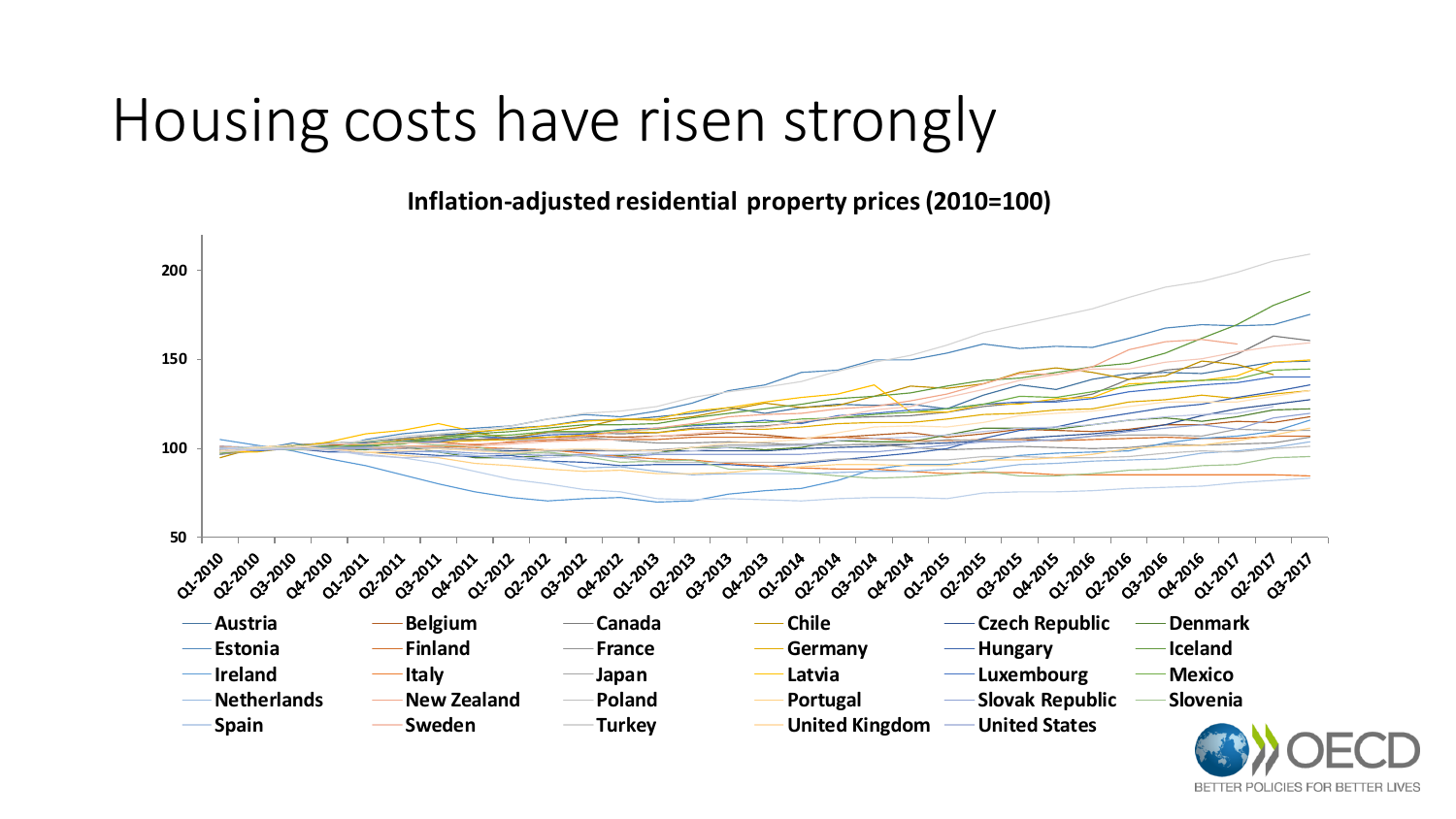### Buildings and land are by far the most important forms of capital



Note: Data includes Australia, Canada, Czech Republic, France, Japan and Korea. Source: OECD National Accounts Table 9B

BETTER POLICIES FOR BETTER LIVES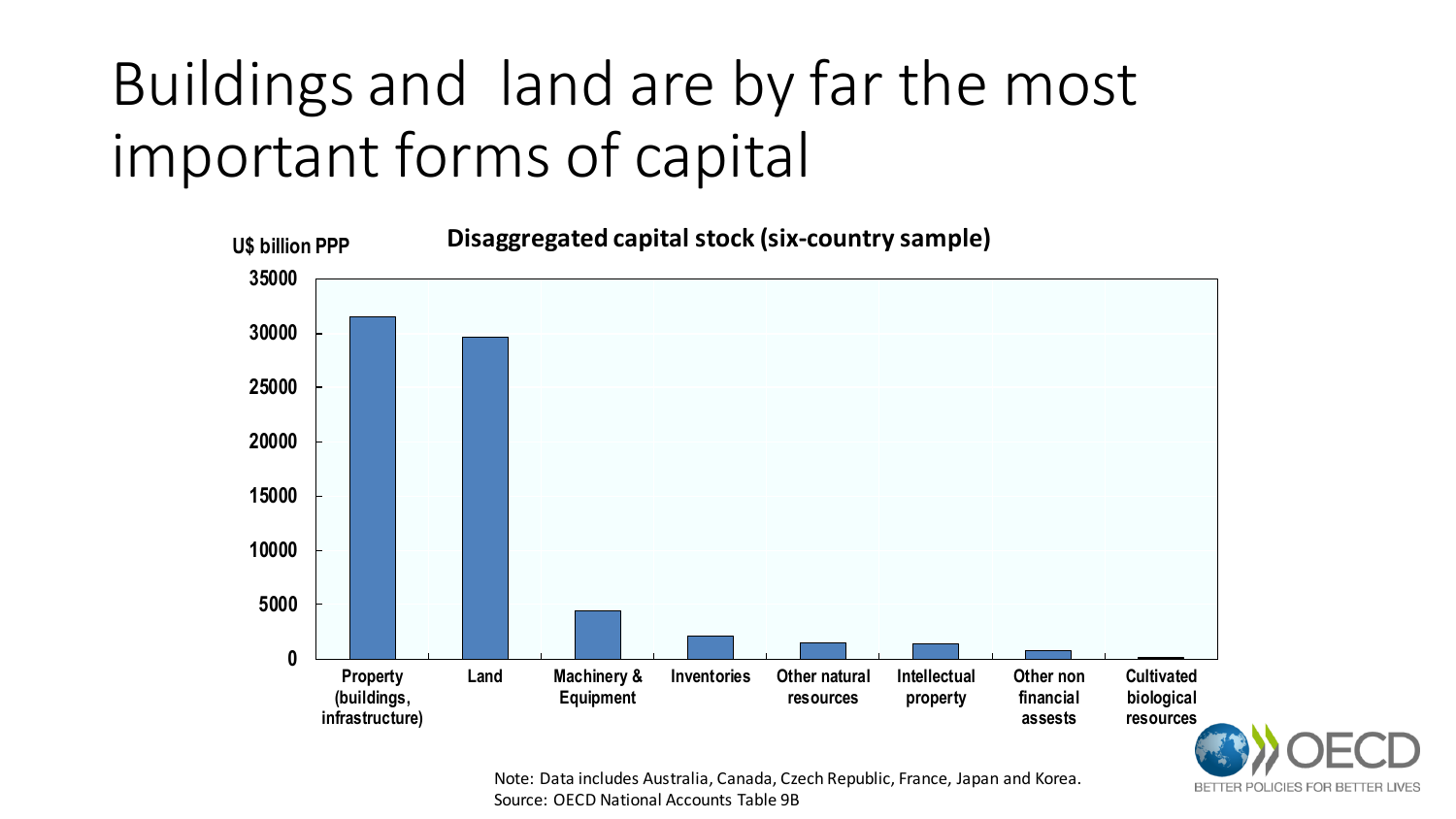Dual approach needed to improve housing affordability at the local level

- **Provision of public/social housing**
- **Measures to reduce house prices/rents on the private market**

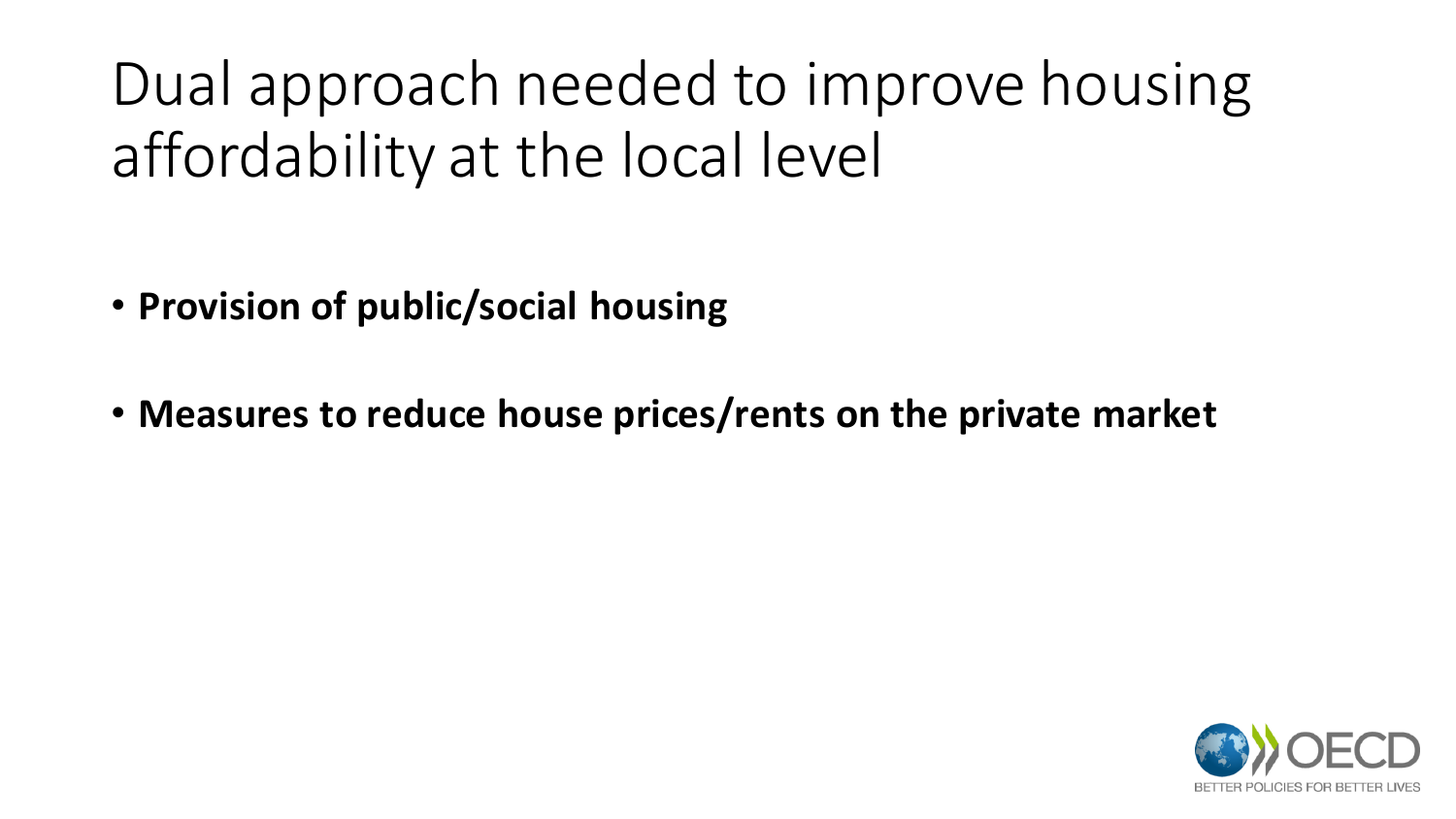#### Social housing in OECD countries

- Important instrument to provide targeted support for the poorest households
- But: Less than 10% of households live social housing in most OECD countries
- Social housing is a longterm investment!

 $\rightarrow$  Important, but cannot on its own solve the housing crisis in the shortterm.



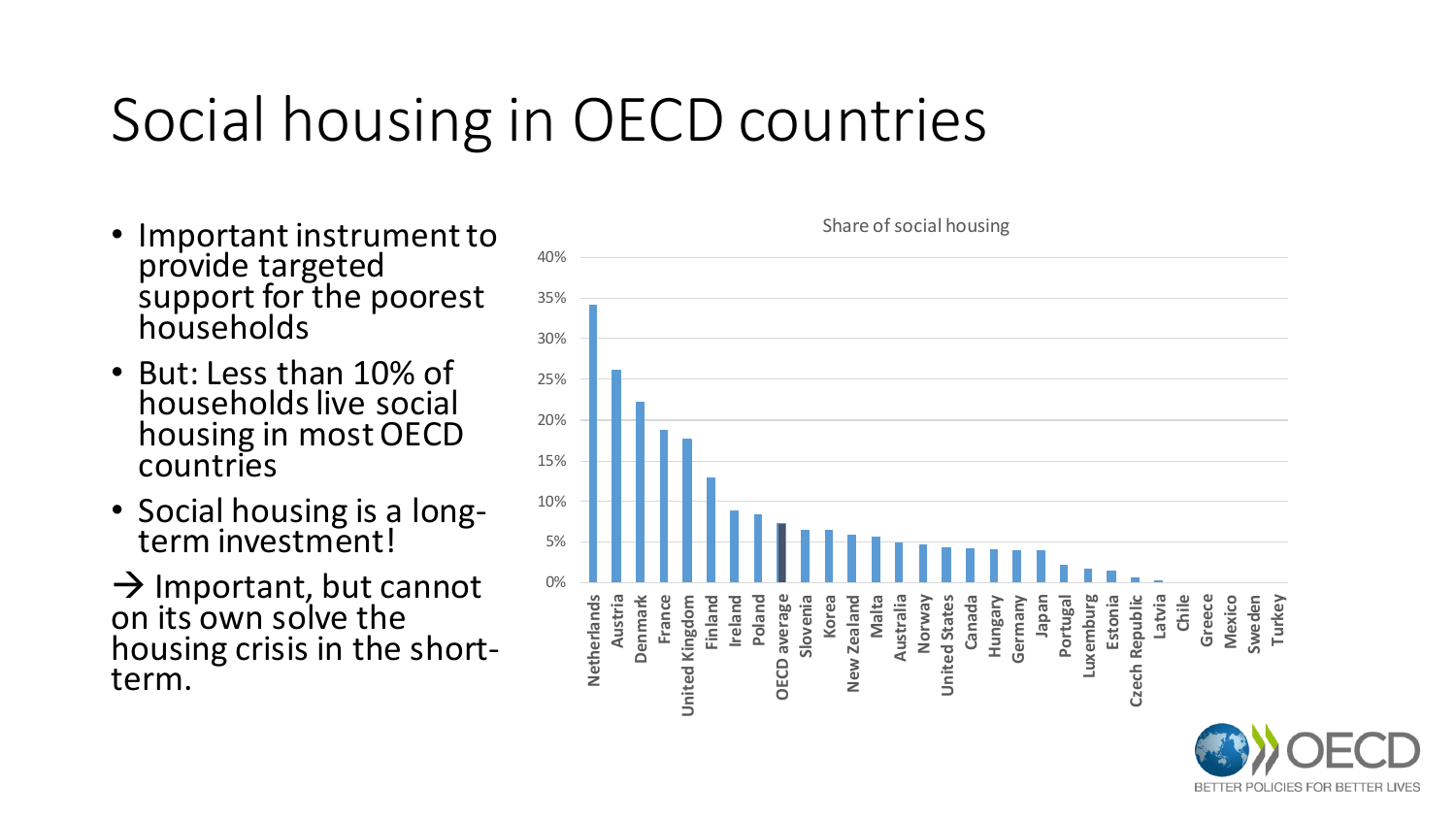#### How to address market prices for housing

- High housing costs have many reasons
	- Interest rates
	- Demographic trends
	- Low productivity growth in construction sector
	- Market failures in real estate markets
	- $\bullet$  …
- Land-use planning regulations
	- Land-use regulations that affect housing supply key policy instrument at local level to influence house prices
	- Evidence is limited by lack of systematic data on local land use regulations

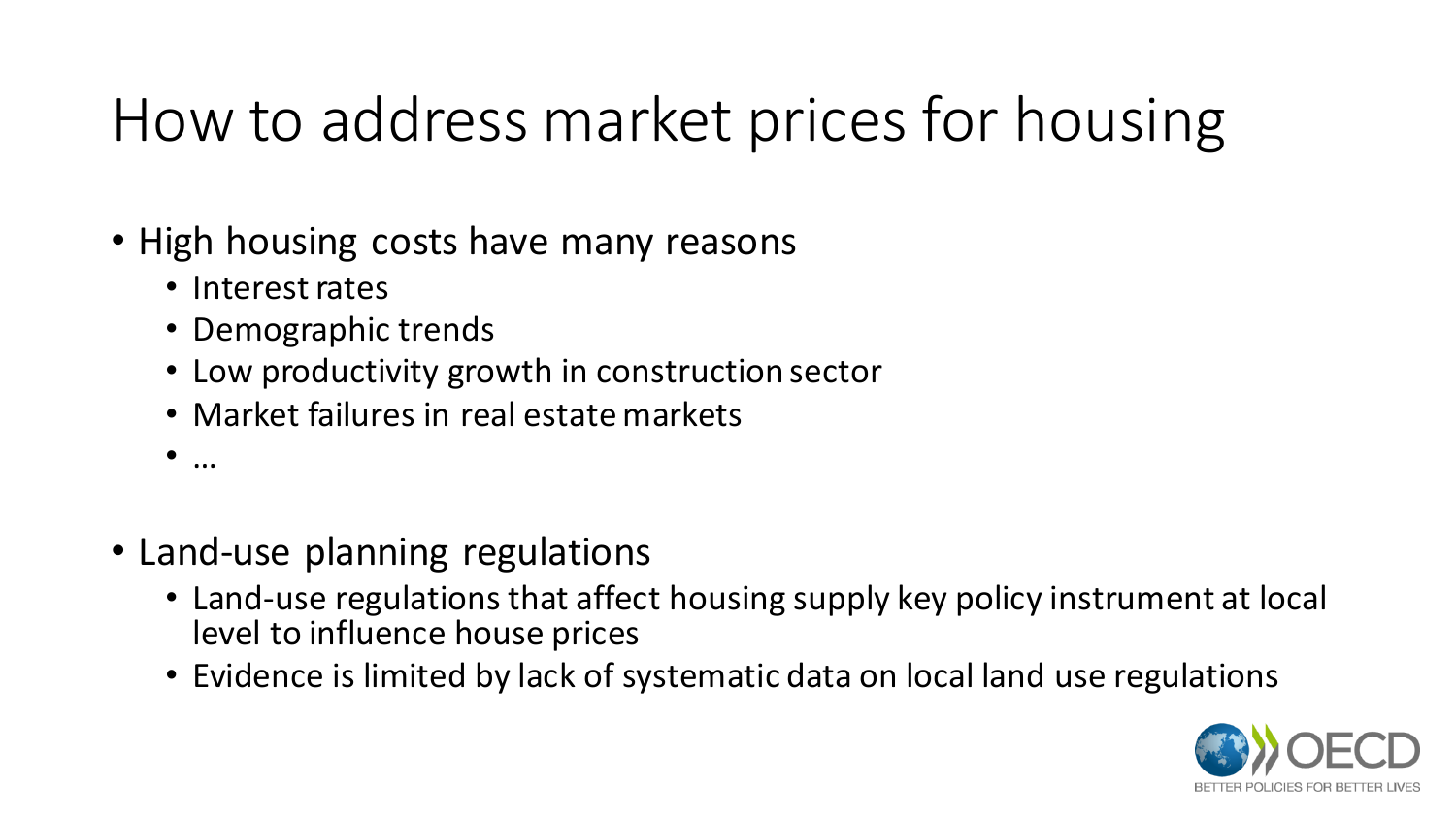## Evidence on the impact of land-regulations on housing prices

- 10% of U.S. housing is more than twice as expensive due to land-use restrictions to housing supply (Glaeser & Gyourko, 2017).
- Land-use regulations in England increase average house price by GBP79,000 (Hilber & Vermeulen, 2016).
- Land-use regulations preventing the growth of the most productive cities in the U.S. reduce GDP by 9.5% (Hsieh & Moretti, 2015).
- Germany built just 32% of the needed housing units since 2011 in cities, but 40% more single-family homes than needed in rural areas, creating sprawl and risking future abandonment (Deschermeier et al., 2017).

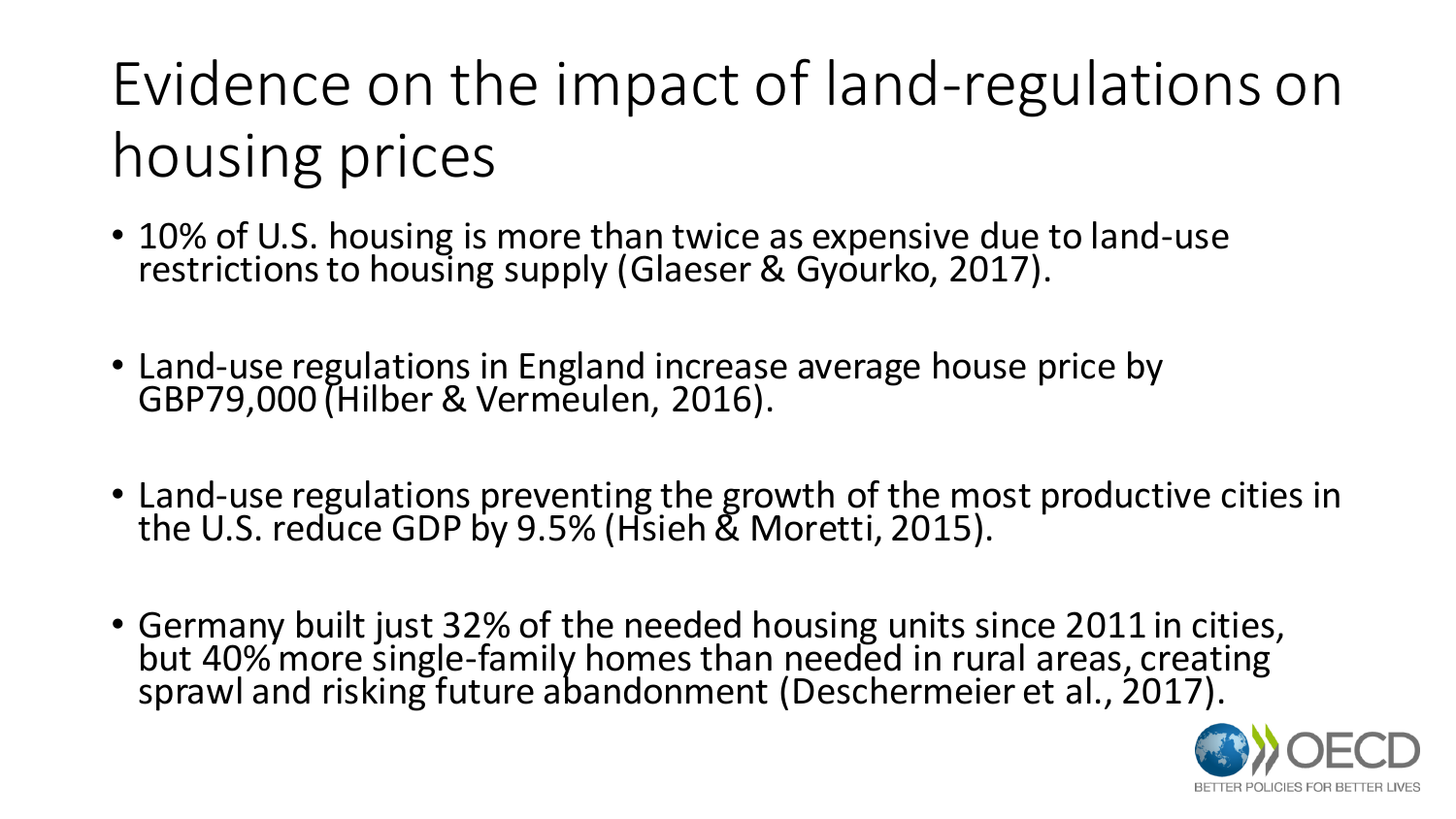### Planned OECD work on affordable housing in cities

- Country and city case studies on affordable housing
- Large-scale data collection on housing and planning policies
- Policy recommendations based on comparative analysis and collection of good practices

**OECD is looking for collaborations with interested national, regional and local governments and other organisations**